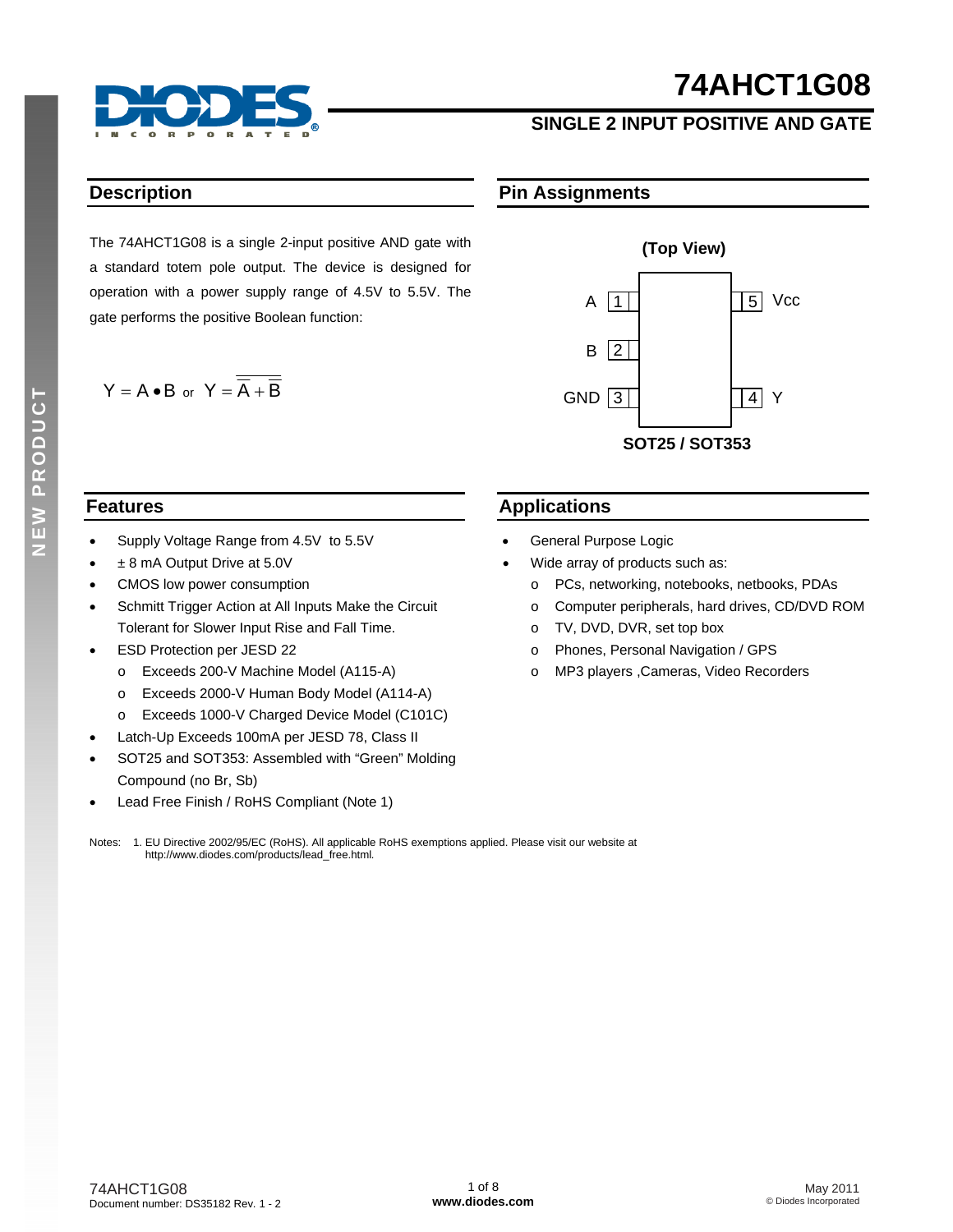

# **SINGLE 2 INPUT POSITIVE AND GATE**

# **Pin Descriptions**

| <b>Pin Name</b> | Pin No. | <b>Description</b>    |  |  |
|-----------------|---------|-----------------------|--|--|
| A               |         | Data Input            |  |  |
| в               | 2       | Data Input            |  |  |
| <b>GND</b>      | 3       | Ground                |  |  |
|                 |         | Data Output           |  |  |
| Vcc             | 5       | <b>Supply Voltage</b> |  |  |

### **Logic Diagram**



## **Function Table**

| <b>Inputs</b> | <b>Output</b> |  |
|---------------|---------------|--|
|               |               |  |
|               |               |  |
|               |               |  |
|               |               |  |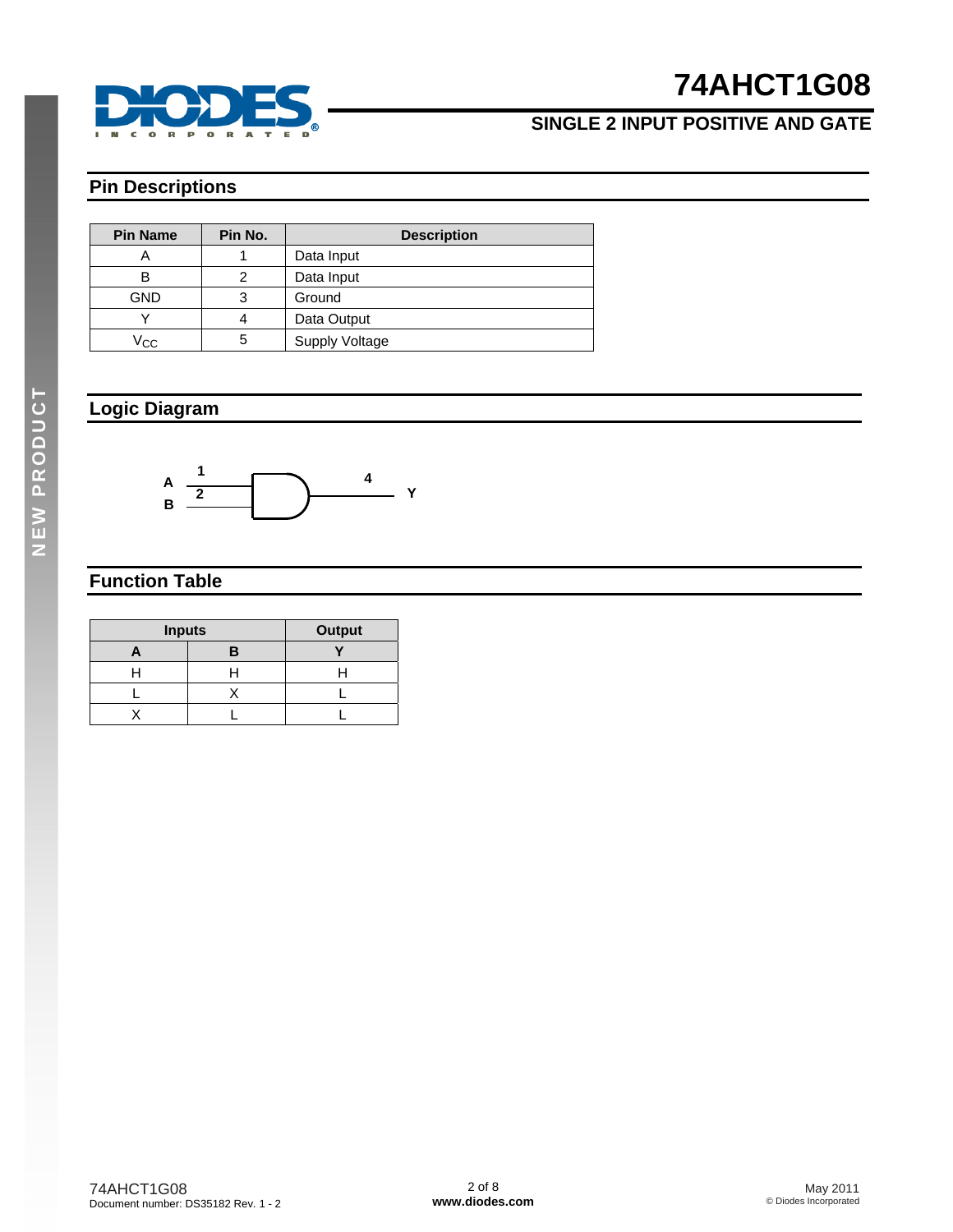

# **SINGLE 2 INPUT POSITIVE AND GATE**

## **Absolute Maximum Ratings (Note 2)**

| Symbol                                           | <b>Description</b>                                     | Rating                  | Unit   |
|--------------------------------------------------|--------------------------------------------------------|-------------------------|--------|
| ESD HBM                                          | Human Body Model ESD Protection                        | 2                       | KV     |
| ESD CDM                                          | Charged Device Model ESD Protection                    |                         | KV     |
| ESD MM                                           | Machine Model ESD Protection                           | 200                     | V      |
| $V_{CC}$                                         | Supply Voltage Range                                   | $-0.5$ to 6.5           | $\vee$ |
| $V_{\parallel}$                                  | Input Voltage Range                                    | $-0.5$ to 6.5           | v      |
| Vo                                               | Voltage applied to output in high or low state         | $-0.5$ to $V_{CC}$ +0.5 | V      |
| lικ                                              | Input Clamp Current V <sub>I</sub> <0                  | $-20$                   | mA     |
| <b>I</b> <sub>OK</sub>                           | Output Clamp Current ( $V_O$ < 0 or $V_O$ > $V_{CC}$ ) |                         | mA     |
| Ιo                                               | Continuous output current ( $VO = 0$ to $VCC$ )        | ±25                     | mA     |
| $_{\rm{lcc}}$                                    | Continuous current through V <sub>CC</sub>             | 50                      | mA     |
| Continuous current through GND<br><b>I</b> GND   |                                                        | -50                     | mA     |
| $T_{J}$<br><b>Operating Junction Temperature</b> |                                                        | $-40$ to 150            | °C     |
| $\mathsf{T}_{\text{STG}}$                        | Storage Temperature                                    | $-65$ to 150            | °C     |

Notes: 2. Stresses beyond the absolute maximum may result in immediate failure or reduced reliability. These are stress values and device operation should be within recommend values.

## **Recommended Operating Conditions (Note 3)**

| <b>Symbol</b>       |                                       | <b>Parameter</b> | <b>Min</b> | <b>Max</b>   | <b>Unit</b> |
|---------------------|---------------------------------------|------------------|------------|--------------|-------------|
| $V_{\rm CC}$        | <b>Operating Voltage</b>              |                  | 4.5        | 5.5          | V           |
| V <sub>IH</sub>     | High-level Input Voltage              |                  | 2.0        |              | V           |
| $V_{IL}$            | Low-level input voltage               |                  |            | 0.8          | ٧           |
| $V_{I}$             | Input Voltage                         |                  | $\Omega$   | 5.5          | V           |
| $V_{\rm O}$         | Output Voltage                        |                  | 0          | $V_{\rm CC}$ | V           |
| Iон                 | High-level output current             |                  |            | -8           | mA          |
| $I_{OL}$            | Low-level output current              |                  |            | 8            | mA          |
| $\Delta t/\Delta V$ | Input transition rise or fall<br>rate |                  |            | 20           | ns/V        |
| $T_A$               | Operating free-air<br>temperature     |                  | -40        | 125          | °C          |

Notes: 3. Unused inputs should be held at V<sub>CC</sub> or Ground.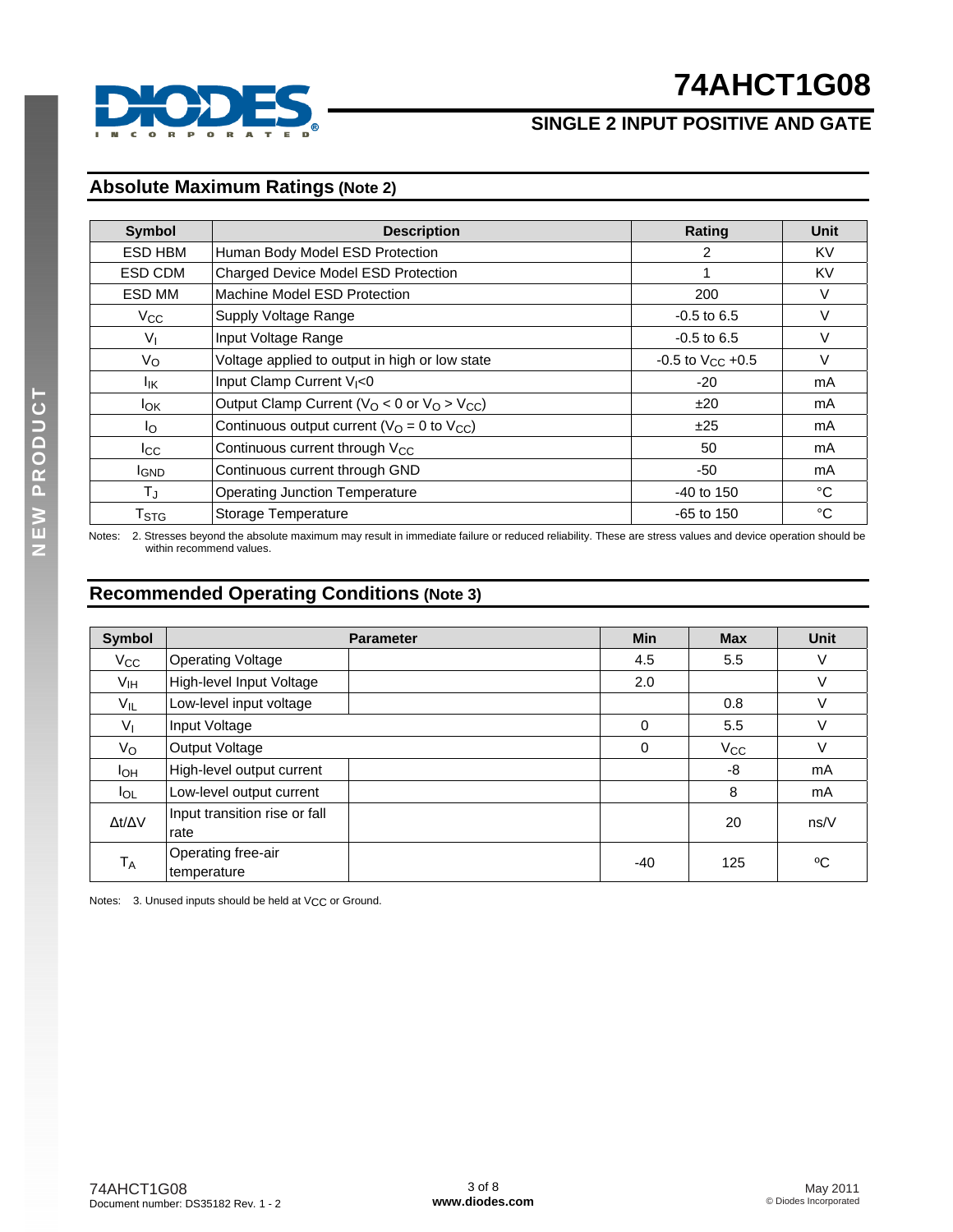

# **SINGLE 2 INPUT POSITIVE AND GATE**

# **Electrical Characteristics**

|                   |                                     |                                                                |                       |      | $25^{\circ}$ C |                 |            | $-40^{\circ}$ C to 85 $^{\circ}$ C |            | -40°C to 125°C  |                |
|-------------------|-------------------------------------|----------------------------------------------------------------|-----------------------|------|----------------|-----------------|------------|------------------------------------|------------|-----------------|----------------|
| <b>Symbol</b>     | <b>Parameter</b>                    | <b>Test Conditions</b>                                         | <b>V<sub>CC</sub></b> | Min  | Typ.           | <b>Max</b>      | <b>Min</b> | <b>Max</b>                         | <b>Min</b> | <b>Max</b>      | <b>Unit</b>    |
|                   | High Level                          | $I_{OH} = -50\mu A$                                            | 4.5V                  | 4.4  | 4.5            |                 | 4.4        |                                    | 4.4        |                 |                |
| V <sub>OH</sub>   | Output Voltage                      | $I_{OH} = -8mA$                                                | 4.5V                  | 3.94 |                |                 | 3.8        |                                    | 3.70       |                 | $\vee$         |
|                   | Low Level                           | $I_{OL} = 50 \mu A$                                            | 4.5V                  |      | $\Omega$       | 0.1             |            | 0.1                                |            | 0.1             | $\vee$         |
| VOL               | Output Voltage                      | $I_{OL} = 8mA$                                                 | 4.5V                  |      |                | 0.36            |            | 0.44                               |            | 0.55            |                |
| h.                | Input Current                       | $V_1 = 5.5V$ or GND                                            | 0 to 5.5V             |      |                | ± 0.1           |            | ±1                                 |            | ± 2             | μA             |
| $I_{\rm CC}$      | <b>Supply Current</b>               | $V_1 = 5.5V$ or GND<br>$I_{\rm O}=0$                           | 5.5V                  |      |                | 1               |            | 10                                 |            | 40              | μA             |
| $C_i$             | Input<br>Capacitance                | $V_1 = V_{CC} - or$<br><b>GND</b>                              | 5.5V                  |      | 2.0            | 10 <sup>°</sup> |            | 10 <sup>1</sup>                    |            | 10 <sup>1</sup> | pF             |
| $\Delta I_{CC}$   | Additional<br><b>Supply Current</b> | One input at 3.4V<br>Other inputs at<br>V <sub>CC</sub> or GND | 5.5V                  |      |                | 1.35            |            | 1.5                                |            |                 | mA             |
|                   | Thermal<br>Resistance               | SOT <sub>25</sub>                                              |                       |      | 204            |                 |            |                                    |            |                 |                |
| $\theta_{JA}$     | Junction-to-<br>Ambient             | SOT353                                                         | (Note 4)              |      | 371            |                 |            |                                    |            |                 | °C/W           |
|                   | Thermal<br>Resistance               | SOT <sub>25</sub>                                              |                       |      | 52             |                 |            |                                    |            |                 |                |
| $\theta_{\rm JC}$ | Junction-to-<br>Case                | SOT353                                                         | (Note 4)              |      | 143            |                 |            |                                    |            |                 | $^{\circ}$ C/W |

Note: 4. Test conditions for SOT25, and SOT353: Device mounted on FR-4 substrate PC board, 2oz copper, with minimum recommended pad layout.

### **Switching Characteristics**

 $V_{CC} = 5V \pm 0.5V$  (see Figure 1)

|                  | <b>From</b> | ТΟ       |              |     | $25^{\circ}$ C |            | -40°C to 85°C |            | -40°C to 125°C |            | Unit |
|------------------|-------------|----------|--------------|-----|----------------|------------|---------------|------------|----------------|------------|------|
| <b>Parameter</b> | (Input)     | (OUTPUT) |              | Min | Typ.           | <b>Max</b> | Min           | <b>Max</b> | Min            | <b>Max</b> |      |
|                  |             |          | $C1=15pF$    | 0.6 | 3.6            | 6.2        | 0.6           | .          | 0.6            | 8.0        | ns   |
| $r_{\rm pd}$     | A or B      |          | $C_L = 50pF$ | 0.6 | 5.1            | 7.9        | 0.6           | 9.0        | 0.6            | 10.5       | ns   |

# **Operating Characteristics**

 $T_A = 25 °C$ 

| <b>Parameter</b> |                               | <b>Test</b><br><b>Conditions</b> | $V_{CC}$ = 5 V<br>Typ. | Unit |
|------------------|-------------------------------|----------------------------------|------------------------|------|
| $C_{\text{pd}}$  | Power dissipation capacitance | $f = 1$ MHz<br>No Load           | 14                     | рF   |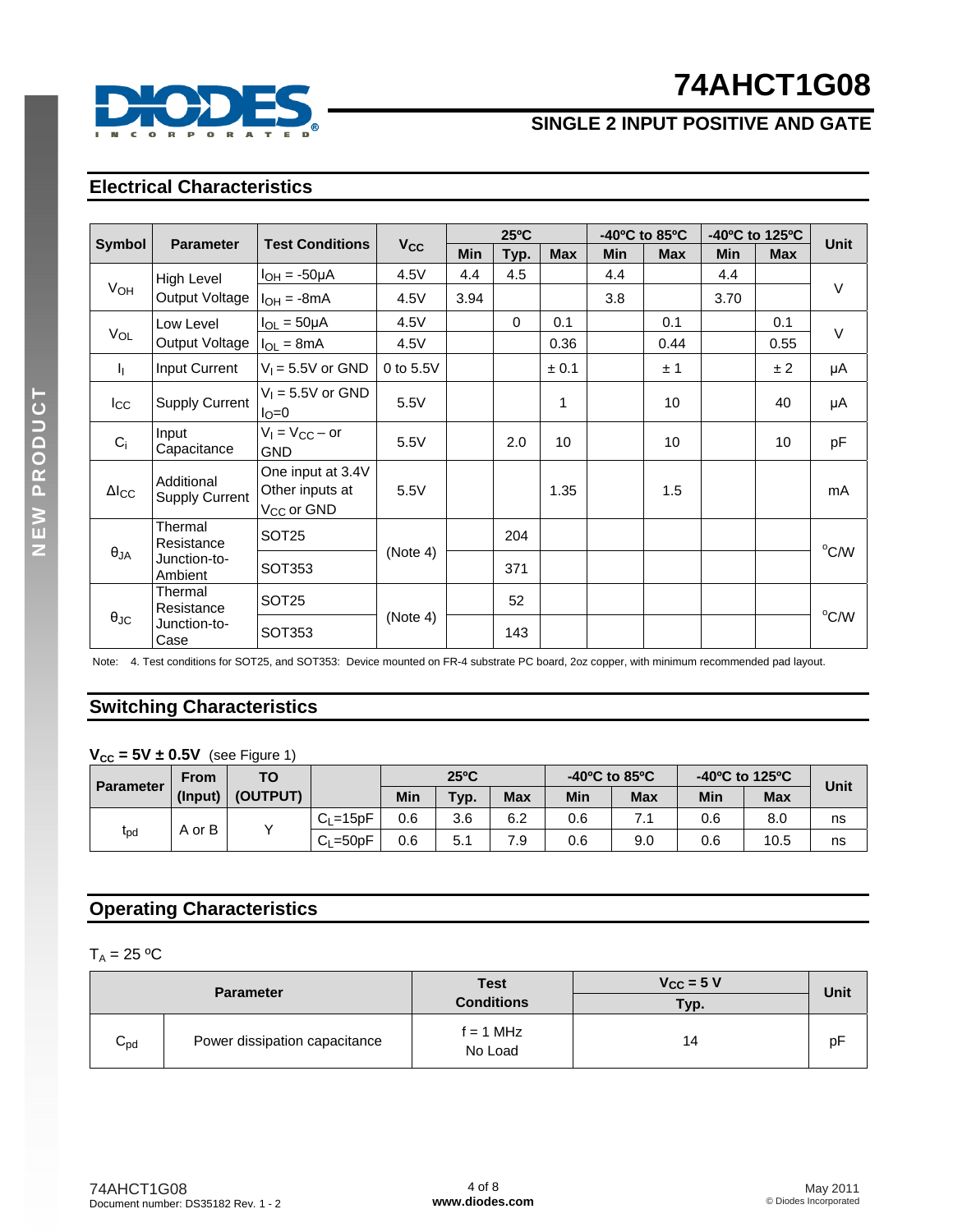

## **SINGLE 2 INPUT POSITIVE AND GATE**

#### **Parameter Measurement Information**

|            |         |               | $C_{\perp}$<br>(see Note A)<br>$=$ |       |
|------------|---------|---------------|------------------------------------|-------|
|            |         | <b>Inputs</b> |                                    |       |
| <b>Vcc</b> | $V_{I}$ | $t_r/t_f$     | V <sub>M</sub>                     | $C_L$ |
| 5V±0.5V    | 3V      | $≤3ns$        | 1.5V                               | 15pF  |
| 5V±0.5V    | 3V      | $≤3ns$        | 1.5V                               | 50pF  |

From Output<br>Under Test



**Voltage Waveform Pulse Duration** 



**Voltage Waveform Propagation Delay Times Inverting and Non Inverting Outputs**

Notes: A. Includes test lead and test apparatus capacitance.

- B. All pulses are supplied at pulse repetition rate ≤ 1 MHz.
- C. Inputs are measured separately one transition per measurement.
- D. t<sub>PLH</sub> and t<sub>PHL</sub> are the same as t<sub>pd.</sub>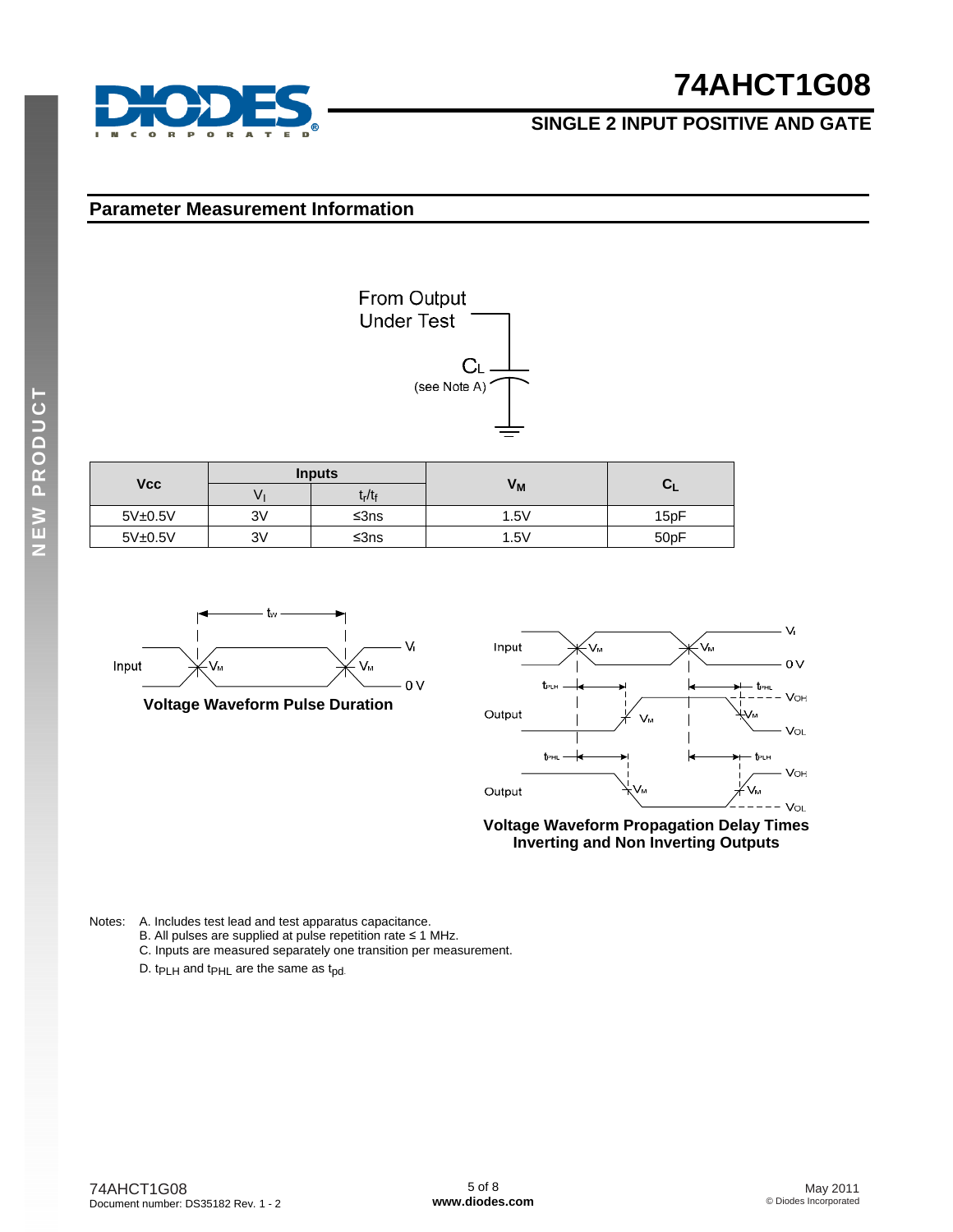

## **SINGLE 2 INPUT POSITIVE AND GATE**

#### **Ordering Information**



|             |                | Package        | Packaging         |                  | 7" Tape and Reel          |
|-------------|----------------|----------------|-------------------|------------------|---------------------------|
|             | <b>Device</b>  | Code           | (Note 5)          | Quantity         | <b>Part Number Suffix</b> |
| $\circledB$ | 74AHCT1G08W5-7 | W <sub>5</sub> | SOT <sub>25</sub> | 3000/Tape & Reel |                           |
| $\bigoplus$ | 74AHCT1G08SE-7 | SE             | SOT353            | 3000/Tape & Reel | - 1                       |

Notes: 5. Pad layout as shown on Diodes Inc. suggested pad layout document AP02001, which can be found on our website at [http://www.diodes.com/datasheets/ap02001.pdf.](http://www.diodes.com/datasheets/ap02001.pdf) 

### **Marking Information**



| <b>Part Number</b> | Package           | <b>Identification Code</b> |  |
|--------------------|-------------------|----------------------------|--|
| 74AHCT1G08W5       | SOT <sub>25</sub> | ΖU                         |  |
| 74AHCT1G08SE       | SOT353            | ΖU                         |  |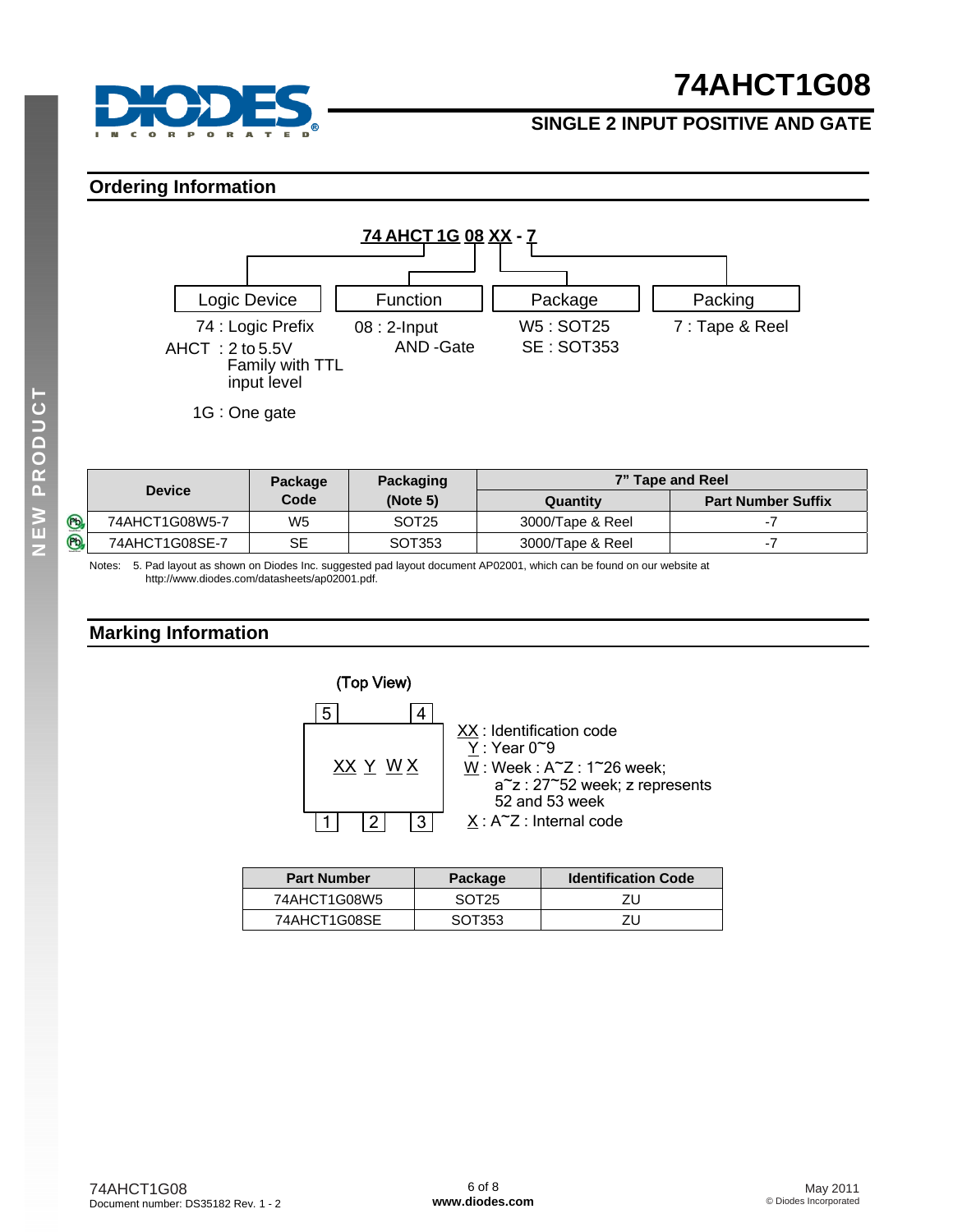

# **SINGLE 2 INPUT POSITIVE AND GATE**

### **Package Outline Dimensions (All Dimensions in mm)**

### **(1) Package Type: SOT25**



|     | <b>SOT25</b> |      |      |  |  |  |
|-----|--------------|------|------|--|--|--|
| Dim | Min          | Max  | Typ  |  |  |  |
| A   | 0.35         | 0.50 | 0.38 |  |  |  |
| в   | 1.50         | 1.70 | 1.60 |  |  |  |
| C   | 2.70         | 3.00 | 2.80 |  |  |  |
| D   |              |      | 0.95 |  |  |  |
| н   | 2.90         | 3.10 | 3.00 |  |  |  |
| J   | 0.013        | 0.10 | 0.05 |  |  |  |
| ĸ   | 1.00         | 1.30 | 1.10 |  |  |  |
| L   | 0.35         | 0.55 | 0.40 |  |  |  |
| М   | 0.10         | 0.20 | 0.15 |  |  |  |
| N   | 0.70         | 0.80 | 0.75 |  |  |  |
| α   | o۰           | 8°   |      |  |  |  |
|     | ension       | c i  |      |  |  |  |

#### **(2) Package Type: SOT353**



| <b>SOT353</b> |                 |      |  |  |  |  |
|---------------|-----------------|------|--|--|--|--|
| Dim           | Min             | Max  |  |  |  |  |
| A             | 0.10            | 0.30 |  |  |  |  |
| в             | 1.15            | 1.35 |  |  |  |  |
| C             | 2.00            | 2.20 |  |  |  |  |
| D             | $0.65$ Typ      |      |  |  |  |  |
| F             | 0.40            | 0.45 |  |  |  |  |
| н             | 1.80            | 2.20 |  |  |  |  |
| J             | ი               | 0.10 |  |  |  |  |
| ĸ             | 0.90            | 1.00 |  |  |  |  |
| L             | 0.25            | 0.40 |  |  |  |  |
| М             | 0.10            | 0.22 |  |  |  |  |
| α             | 0°              | 8°   |  |  |  |  |
| A             | Dimensions in m |      |  |  |  |  |